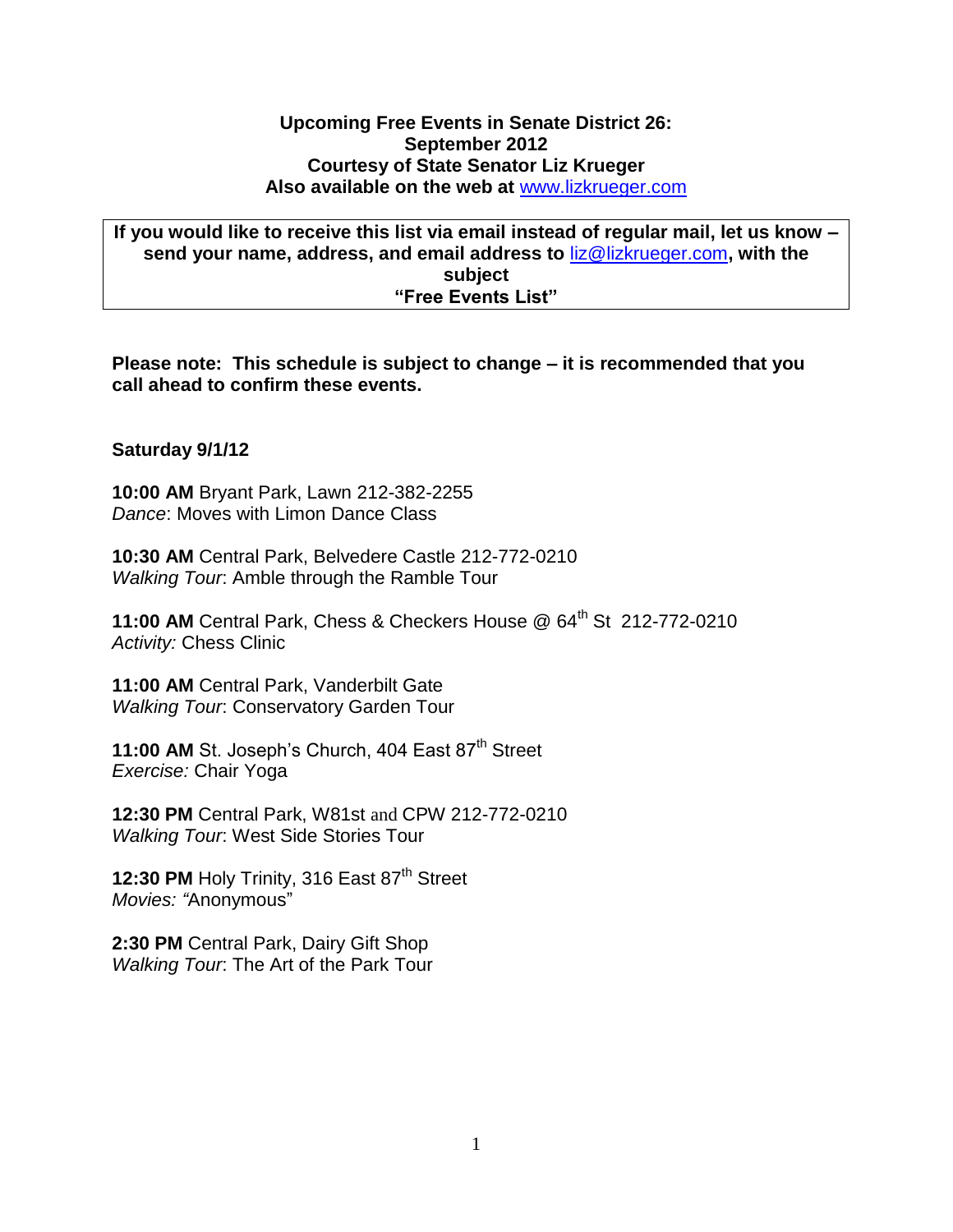### **Sunday 9/2/12**

**12:30 PM** Central Park, Samuel F. B. Morse Statue *Walking Tour*: Cross Park Promenade Tour

**2:00 PM** Central Park, Charles A. Dana Discovery Center 212-860-1370 *Theatre:* Harlem Meer Performance Festival

## **Monday 9/3/12**

**12:30 PM** Bryant Park, Upper Terrace 212-382-2255 *Music:* Piano in the Park with Terry Waldo

## **Tuesday 9/4/12**

**7:30 AM** Bryant Park, Fountain Terrace 212-382-2255 *Exercise:* Tai Chi

**10:00 AM** Bryant Park, Upper Terrace 212-382-2255 *Exercise*: Yoga

**11:30 AM** Bryant Park, Upper Terrace across from the BP Grill 212-382-2255 *Workshop:* Beginning French Language Class

**12:00 PM** Barnes & Noble, Fifth Avenue, 212-697-3048 *Books & Poetry*: Dwayne Wade "A Father First: How My Life Became Bigger Than Basketball"

**12:30 PM** Central Park, The Charles A. Dana Discovery Center *Walking Tour*: Manhattan Adirondacks Tour

**12:30 PM** Bryant Park, Upper Terrace 212-382-2255 *Music:* Piano in the Park with Terry Waldo

1:00 PM Bryant Park, 5<sup>th</sup> Avenue Terrace at 41<sup>st</sup> Street 212-382-2255 *Activity:* Fencing

**7:00 PM** Barnes & Noble, 86<sup>th</sup> and Lexington, 212-369-2180 *Books & Poetry*: D.T. Max "Writers on Writers: D.T. Max on David Foster Wallace"

**7:00 PM** Tibet House, 22 West 15 Street *Activity:* Meditation Instruction and Discussion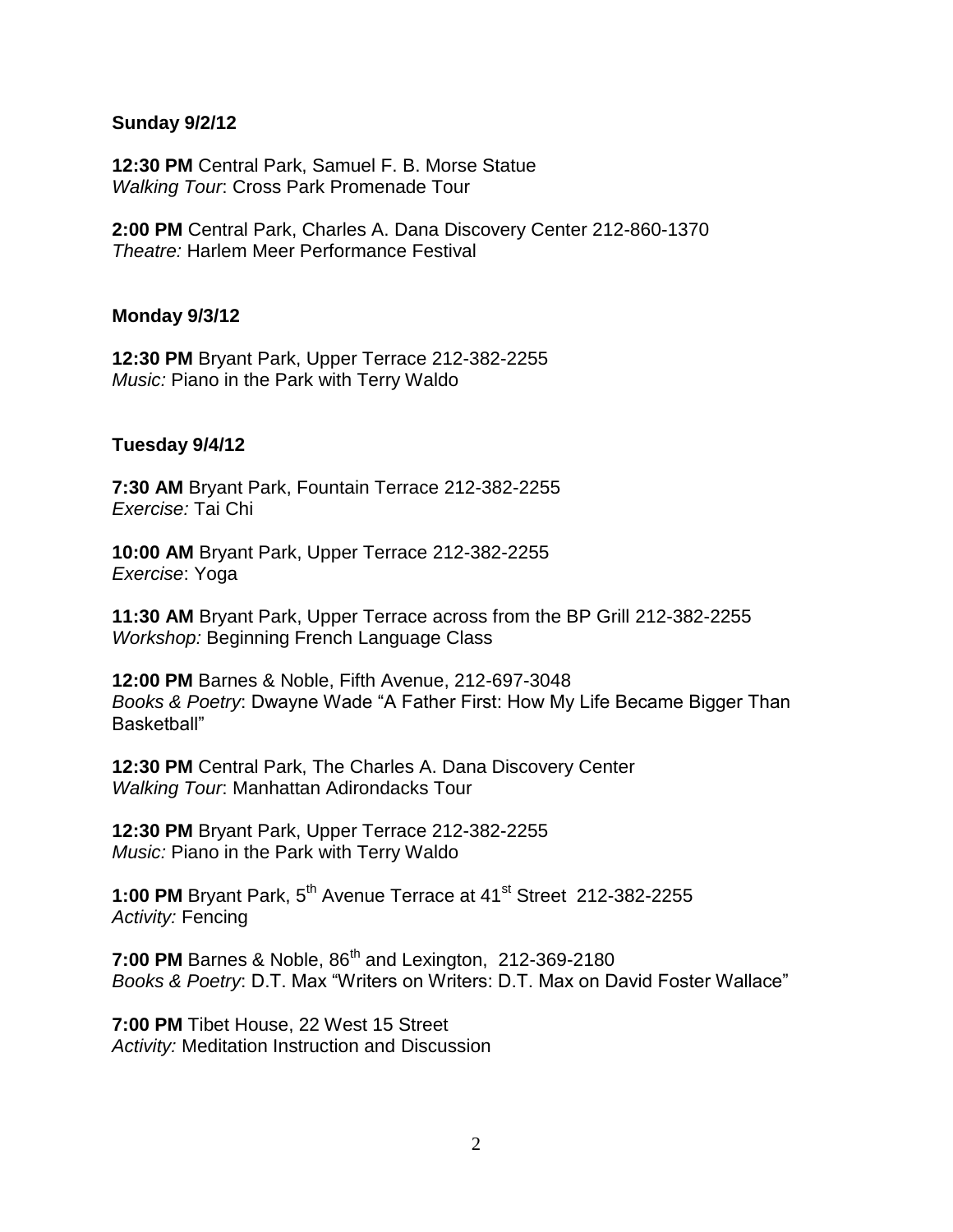#### **Wednesday 9/5/12**

**11:00 AM** Fifth Avenue Presbyterian, 7 West 55<sup>th</sup> Street & Fifth Ave *Exercise:* Strength and Weight Exercise Class

**11:30 AM** Bryant Park, Upper Terrace across from the BP Grill 212-382-2255 *Workshop:* Intermediate Spanish Language Class

**12:30 PM** Bryant Park, Upper Terrace 212-382-2255 *Music:* Piano in the Park with Terry Waldo

**12:30 PM** Central Park, Dairy Gift Shop *Walking Tour*: Views from the Past Tour

3:15 PM NYPL, Stephen A. Schwarman Building, Fifth Avenue @ 42<sup>nd</sup> Street *Workshop:* Introduction to Computers

**6:00 PM** Bryant Park, The Tables in the 42<sup>nd</sup> Street Allee 212-382-2255 *Activity:* Ping Pong Tournament

**6:30 PM** NYPL, Mid-Manhattan Library, 455 Fifth Avenue *Workshop: "*Vegetarian Diet for Health and Well-Being" with Susan Rose

**7:00 PM** Barnes & Noble, 86<sup>th</sup> and Lexington, 212-369-2180 *Books & Poetry*: Gretchen Rubin "Happier at Home"

#### **Thursday 9/6/12**

**7:30 AM** Bryant Park, Fountain Terrace 212-382-2255 *Exercise:* Tai Chi

**12:30 PM** Bryant Park, Upper Terrace 212-382-2255 *Music:* Piano in the Park with Terry Waldo

**12:30 PM** Central Park, Belvedere Castle 212-772-0210 *Walking Tour*: Castle and its Kingdom Tour

2:00 PM Our Lady of Peace, 237 East 62<sup>nd</sup> Street btwn 2<sup>nd</sup> and 3<sup>rd</sup> Ave *Exercise:* Chair Yoga

**6:00 PM** Bryant Park, Lawn 212-382-2255 *Exercise*: Yoga

**8:00 PM** Union Square Park, North Pavilion *Movies:* Portuguese Short Films curated by Ana Ventura Miranda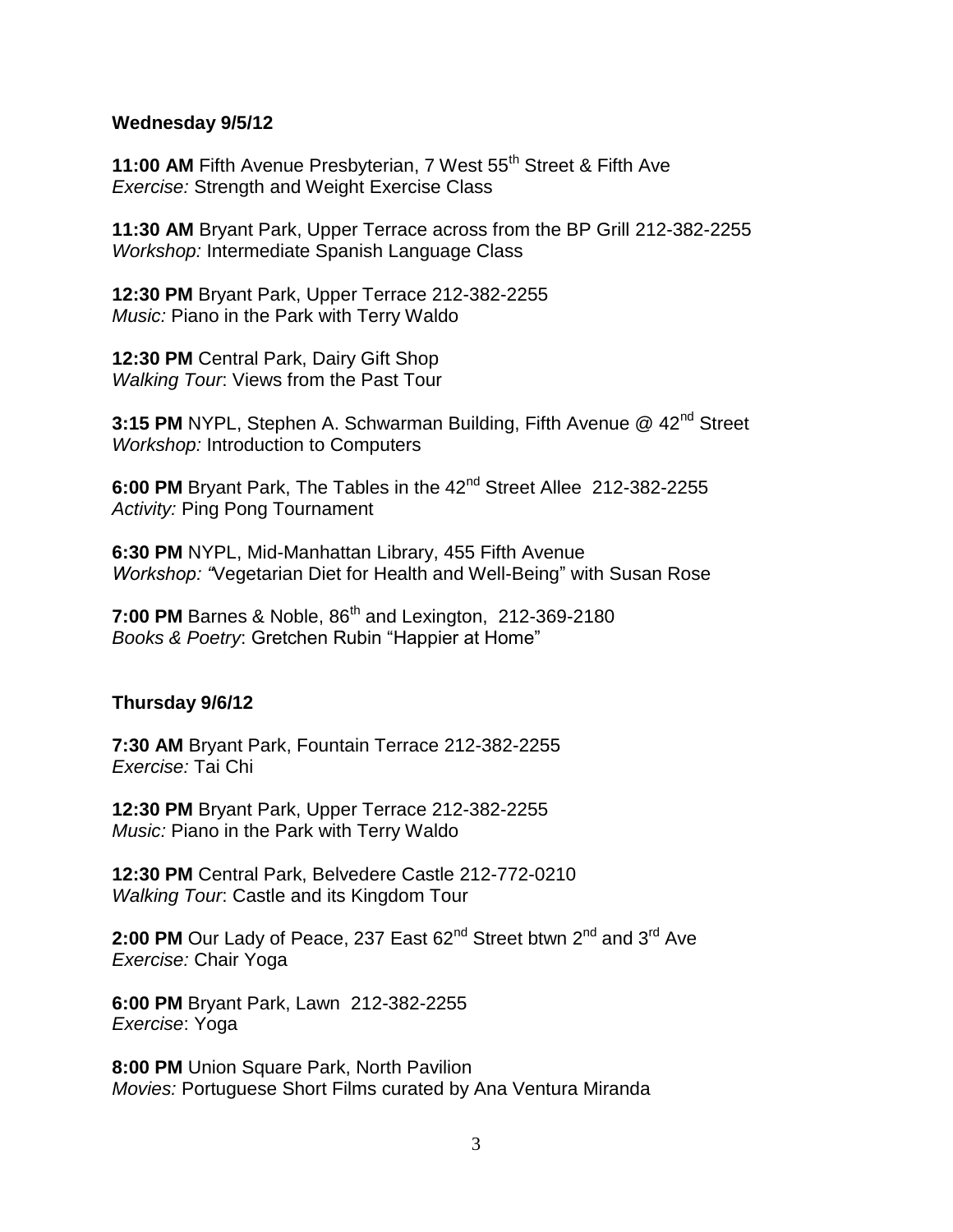## **Friday 9/7/12**

**12:30 PM** Bryant Park, Upper Terrace 212-382-2255 *Music:* Piano in the Park with Terry Waldo

**12:30 PM** Central Park, W81st and CPW 212-772-0210 *Walking Tour*: West Side Stories Tour

#### **Saturday 9/8/12**

**10:00 AM** Bryant Park, Lawn 212-382-2255 *Dance*: Moves with Limon Dance Class

**10:30 AM** Central Park, Belvedere Castle 212-772-0210 *Walking Tour*: Castle and its Kingdom Tour

11:00 AM St. Joseph's Church, 404 East 87<sup>th</sup> Street *Exercise:* Chair Yoga

**11:00 AM** Central Park, Vanderbilt Gate *Walking Tour*: Conservatory Garden Tour

12:30 PM Central Park, 85<sup>th</sup> and CPW *Walking Tour*: Seneca Village Tour

**12:30 PM** Holy Trinity, 316 East 87<sup>th</sup> Street *Movies:* "Tinker, Taylor, Soldier, Spy"

1:00 PM Barnes & Noble, 86<sup>th</sup> and Lexington, 212-371-9306 *Books & Poetry*: The Dickens Fellowship Discussion hosts "Oliver Twist"

**2:30 PM** Central Park, The Charles A. Dana Discovery Center *Walking Tour*: Manhattan Adirondacks Tour

**1:00 PM** NYPL, Mid-Manhattan Library, 455 Fifth Avenue *Books & Poetry:* Mapping Jewish History – Two Illustrated Lectures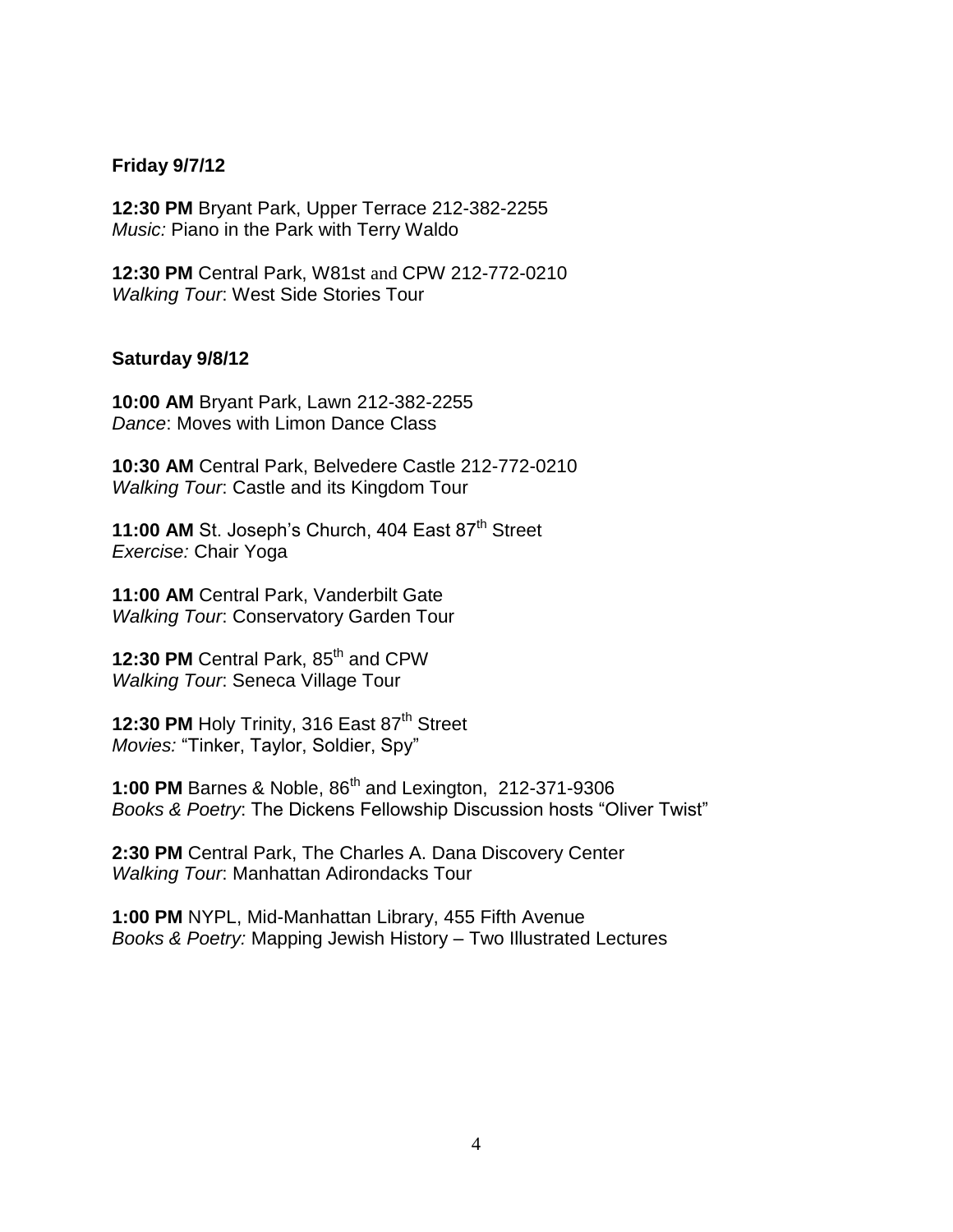### **Sunday 9/9/12**

**12:00 PM** Union Square Park, North End Plaza *Activity:* Adoptapalooza (More than 200 dogs and cats available for adoption)

**12:30 PM** Central Park, Belvedere Castle 212-772-0210 *Walking Tour*: Castle and its Kingdom Tour

**2:30 PM** Central Park, The Charles A. Dana Discovery Center *Walking Tour*: A Road Once Traveled Tour

## **Monday 9/10/12**

**10:30 AM** Madison Ave Presbyterian Church, 921 Madison Ave *Exercise:* Arthritis Exercise Program

**11:30 AM** Bryant Park, Upper Terrace across from the BP Grill 212-382-2255 *Workshop:* Beginner Japanese Language Class

**12:30 PM** Bryant Park, Upper Terrace 212-382-2255 *Music:* Piano in the Park with Daryl Sherman

**3:00 PM** NYPL, Stephen A. Schwarman Building, Fifth Avenue @ 42<sup>nd</sup> Street *Workshop:* Kindle Books

**6:00 PM** Bryant Park, Fountain Terrace 212-382-2255 *Dance:* Bryant Park Square Dance

**6:30 PM** NYPL, Mid-Manhattan Library, 455 Fifth Avenue *Books and Poetry:* Jodi Cantor "The Obamas"

**7:00 PM** Barnes & Noble, Union Square, 33 East 17<sup>th</sup> Street 212-253-0810 *Books & Poetry*: Paul Auster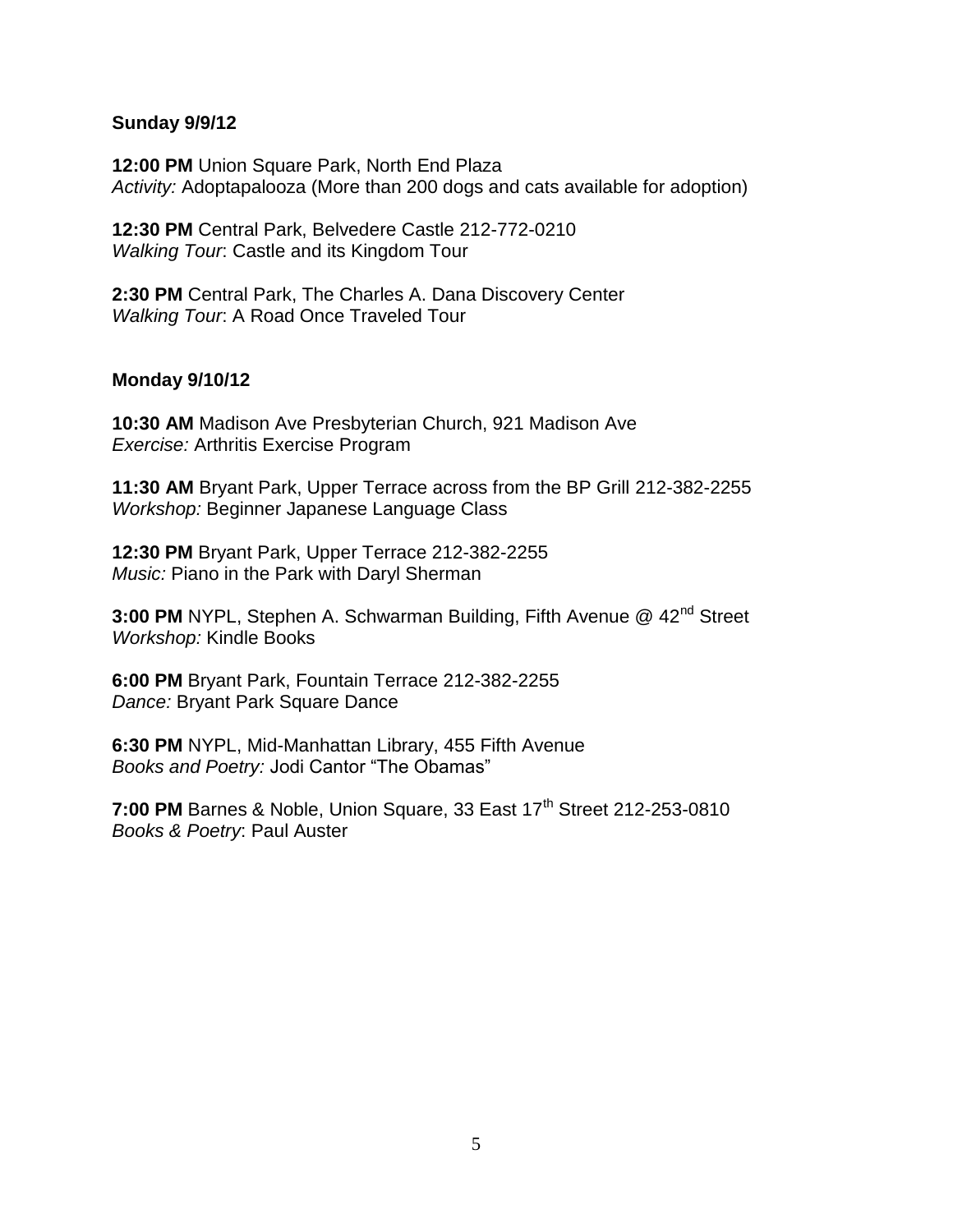## **Tuesday 9/11/12**

**7:30 AM** Bryant Park, Fountain Terrace 212-382-2255 *Exercise:* Tai Chi

**10:00 AM** Bryant Park, Upper Terrace 212-382-2255 *Exercise:* Yoga

**11:30 AM** Bryant Park, Le Carrousel 212-382-2255 *Activity:* Meet the Birds

**12:30 PM** Bryant Park, Upper Terrace 212-382-2255 *Music:* Piano in the Park with Daryl Sherman

**12:30 PM** Central Park, Belvedere Castle 212-772-0210 *Walking Tour*: Castle and its Kingdom Tour

1:00 PM Bryant Park, 5<sup>th</sup> Avenue Terrace at 41<sup>st</sup> Street 212-382-2255 *Activity:* Fencing

**6:30 PM** NYPL, Mid-Manhattan Library, 455 Fifth Avenue *Books and Poetry:* Elizabeth Zelvin "Therapy, Recovery and Finding Out Whodunit"

**7:00 PM** Barnes & Noble, 86<sup>th</sup> and Lexington, 212-369-2180 *Activity*: Adult Knitting

**7:00 PM** Barnes & Noble, 86<sup>th</sup> and Lexington, 212-369-2180 *Books & Poetry*: Ayad Akhtar "American Dervish"

**7:00 PM** Barnes & Noble, Union Square, 33 East 17<sup>th</sup> Street 212-253-0810 *Books & Poetry*: Junot Diaz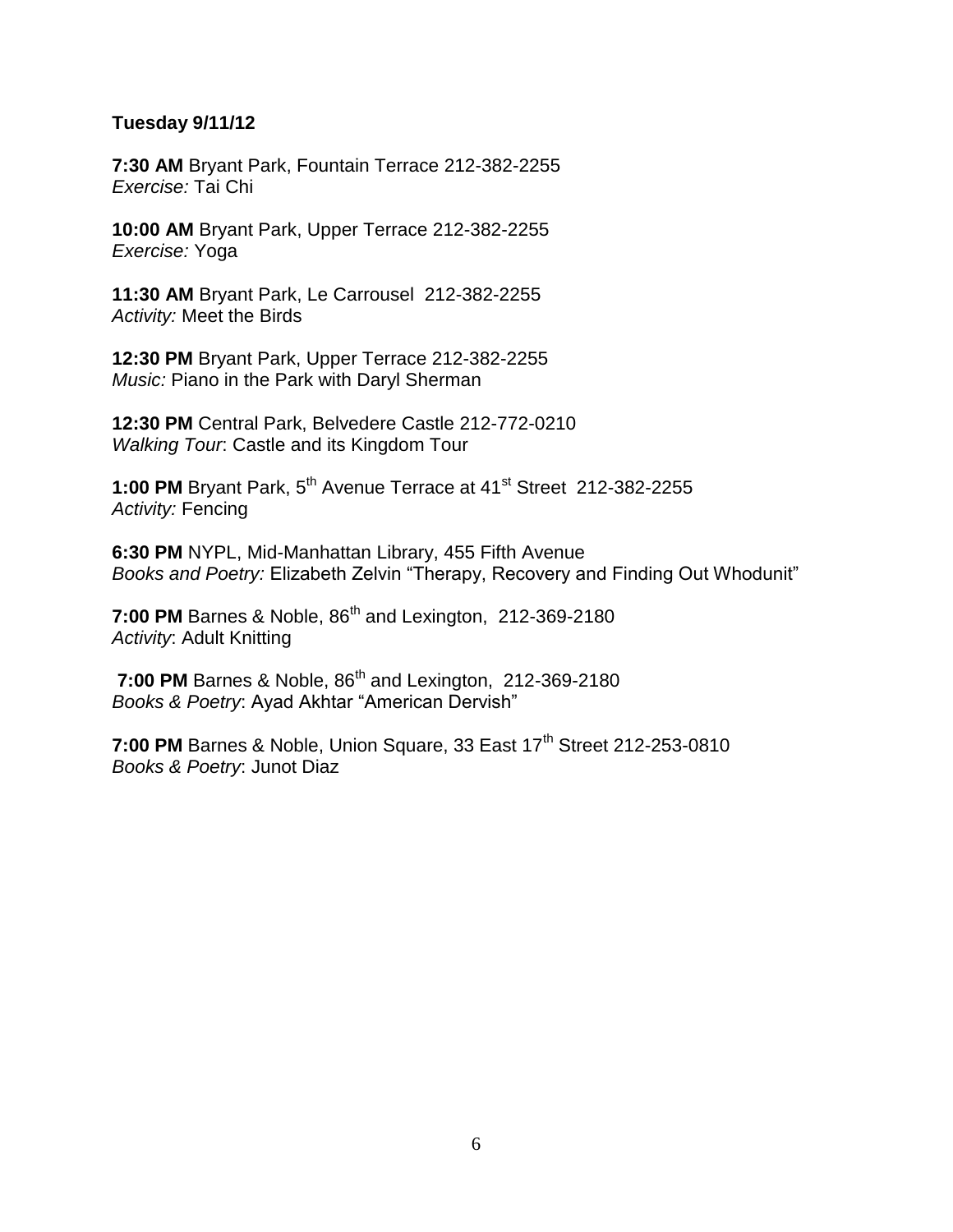### **Wednesday 9/12/12**

**11:00 AM** Fifth Ave Presbyterian, 7 West 55<sup>th</sup> Street and Fifth Ave *Activity:* Strength and Weight Exercise Class

**11:30 AM** Bryant Park, Upper Terrace across from the BP Grill 212-382-2255 *Workshop:* Intermediate French Language Classes

**12:30 PM** Central Park, Belvedere Castle 212-772-0210 *Walking Tour*: Amble through the Ramble Tour

**12:30 PM** Bryant Park, Upper Terrace 212-382-2255 *Music:* Piano in the Park with Daryl Sherman

**3:15 PM** NYPL, Stephen A. Schwarman Building, Fifth Avenue @ 42<sup>nd</sup> Street *Workshop:* Basic Internet

**6:30 PM** NYPL, Mid-Manhattan Library, 455 Fifth Avenue *Books and Poetry:* Harvey Stein "Coney Island 40 Years"

**7:00 PM** Barnes & Noble, 86<sup>th</sup> and Lexington, 212-369-2180 *Books & Poetry*: Erin McHugh "One Good Deed"

# **Thursday 9/13/12**

**7:30 AM** Bryant Park, Fountain Terrace 212-382-2255 *Exercise:* Tai Chi

**12:30 PM** Bryant Park, Upper Terrace 212-382-2255 *Music:* Piano in the Park with Daryl Sherman

2:00 PM Our Lady of Peace, 237 East 62<sup>nd</sup> Street btwn 2<sup>nd</sup> and 3<sup>rd</sup> Aves *Exercise:* Chair Yoga

**6:00 PM** Bryant Park, Lawn 212-382-2255 *Exercise*: Yoga

**6:30 PM** NYPL, Mid-Manhattan Library, 455 Fifth Avenue *Books and Poetry:* "More Essential than Ever: The Fourth Amendment in the 21<sup>st</sup> Century"

**7:00 PM** Barnes & Noble, Union Square, 33 East 17<sup>th</sup> Street 212-253-0810 *Books & Poetry*: Zadie Smith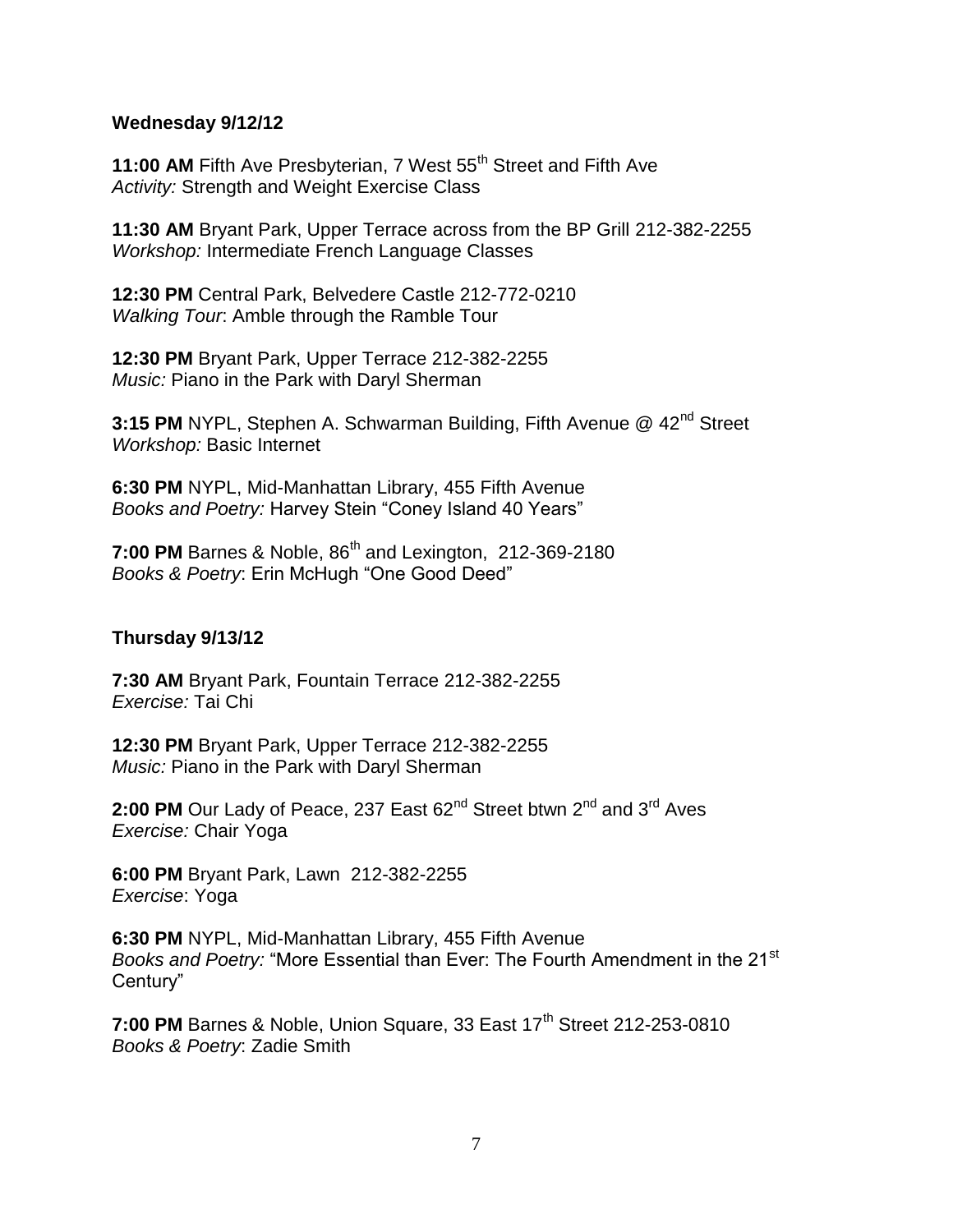## **Friday 9/14/12**

**12:30 PM** Central Park, Samuel F. B. Morse Statue *Walking Tour*: Cross Park Promenade Tour

**12:30 PM** Bryant Park, Upper Terrace 212-382-2255 *Music:* Piano in the Park with Daryl Sherman

**7:00 PM** Barnes & Noble, Union Square, 33 East 17<sup>th</sup> Street 212-253-0810 *Books & Poetry*: Irvine Welsh "Skagboys"

## **Saturday 9/15/12**

**10:00 AM** Carl Schurz Park, 86<sup>th</sup> Street Mall at East End Avenue *Activity:* Volunteer Gardening

11:00 AM St. Joseph's Church, 404 East 87<sup>th</sup> Street *Exercise:* Chair Yoga

**11:00 AM** Central Park, Chess & Checkers House @ 64th St 212-772-0210 *Activity:* Chess Clinic

**11:00 AM** Central Park, Vanderbilt Gate *Walking Tour*: Conservatory Garden Tour

**12:30 PM Holy Trinity, 316 East 87<sup>th</sup> Street** *Movies:* "Young Goethe in Love"

#### **Sunday 9/16/12**

**12:30 PM** Central Park, Dairy Gift Shop *Walking Tour*: The Art of the Park Tour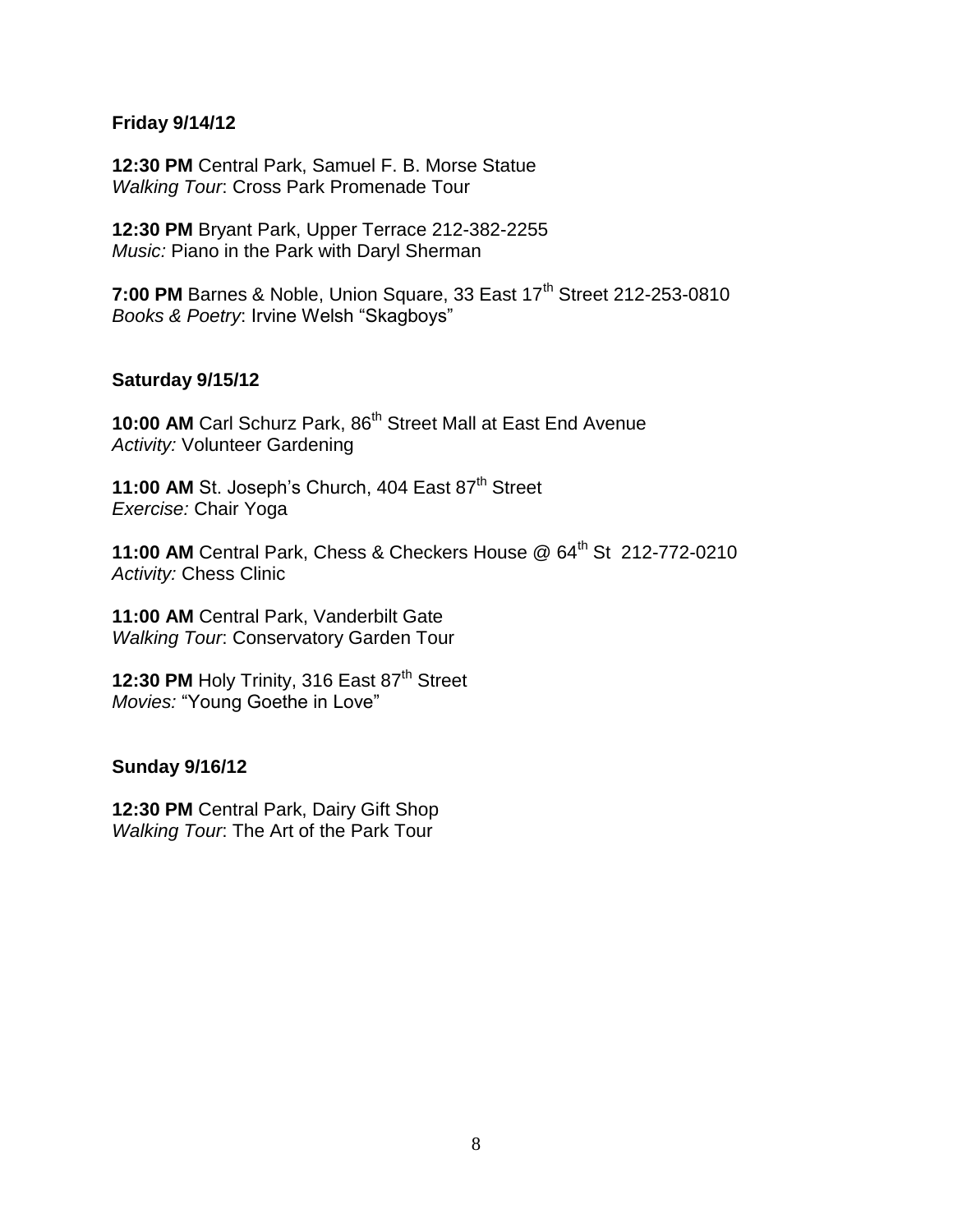#### **Monday 9/17/12**

**10:30 AM** Madison Ave Presbyterian Church, 921 Madison Ave *Exercise:* Arthritis Exercise Program

**11:30 AM** Bryant Park, Upper Terrace across from the BP Grill 212-382-2255 *Workshop:* Beginner Italian Language Class

**12:30 PM** Bryant Park, Upper Terrace 212-382-2255 *Music:* Piano in the Park with Dan Manjovi

**3:00 PM** NYPL, Stephen A. Schwarman Building, Fifth Avenue @ 42nd Street *Workshop:* E-Books for Smart Phones and Tablets

**6:00 PM** Bryant Park, Fountain Terrace 212-382-2255 *Dance:* Bryant Park Square Dance

**7:00 PM** Barnes & Noble, Union Square, 33 East 17<sup>th</sup> Street 212-253-0810 *Books & Poetry*: Ann & Nancy Wilson "Kicking and Dreaming: A Story of Heart, Soul and Rock and Roll"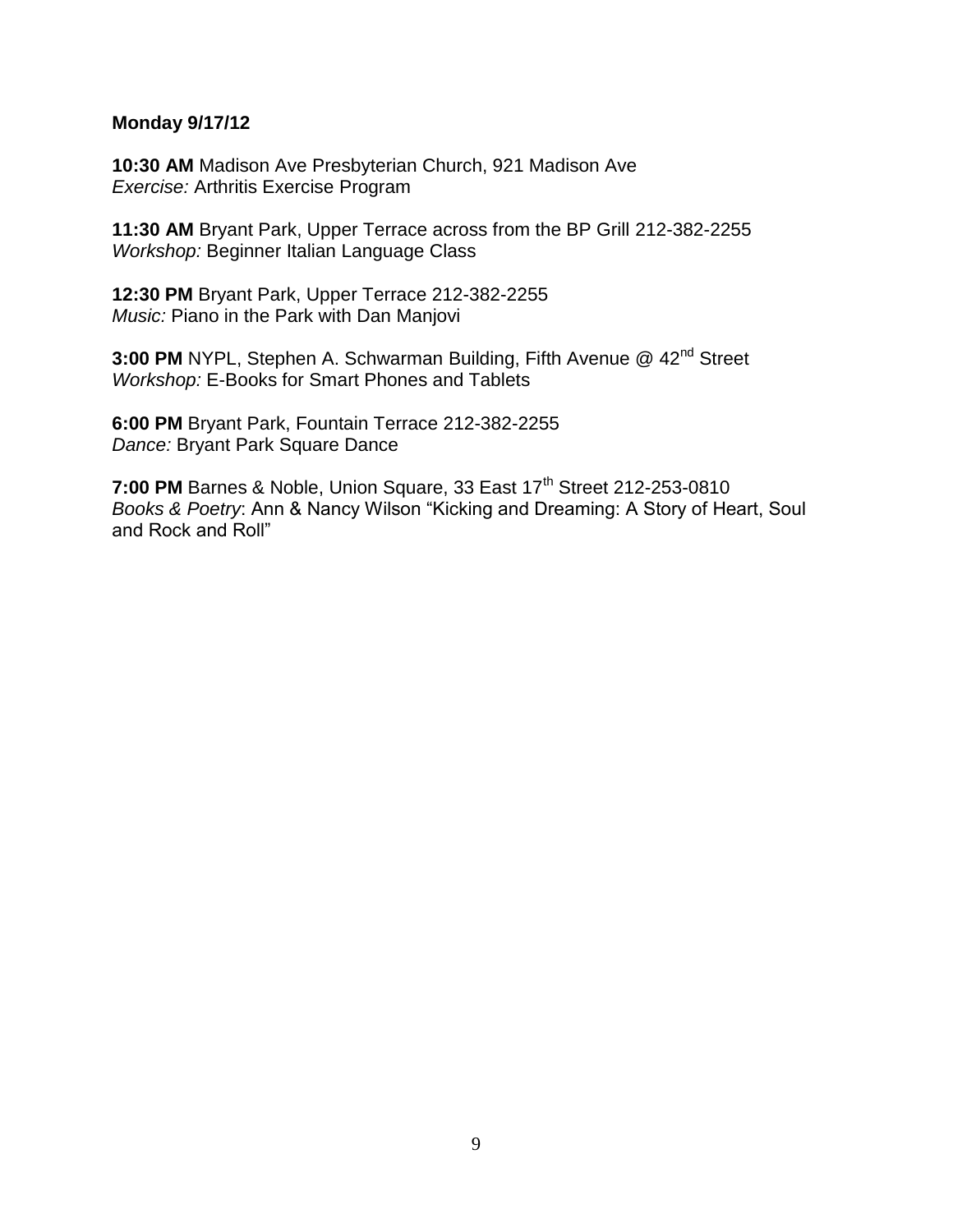## **Tuesday 9/18/12**

**7:30 AM** Bryant Park, Fountain Terrace 212-382-2255 *Exercise:* Tai Chi

**10:00 AM** Bryant Park, Upper Terrace 212-382-2255 *Exercise:* Yoga

**11:30 AM** Bryant Park, Le Carrousel 212-382-2255 *Activity:* Meet the Birds

**12:00 PM** NYPL, Library for the Performing Arts, 40 Lincoln Center Plaza *Music:* Dixieland Jazz with the Gotham Jazzmen

**12:30 PM** Central Park, Samuel F. B. Morse Statue *Walking Tour*: Cross Park Promenade Tour

**12:30 PM** Bryant Park, Upper Terrace 212-382-2255 *Music:* Piano in the Park with Dan Manjovi

**12:30 PM** Barnes & Noble, Fifth Avenue, 212-697-3048 *Books & Poetry*: Wyclef Jean "Purpose: An Immigrant's Story"

1:00 PM Bryant Park, 5<sup>th</sup> Avenue Terrace at 41<sup>st</sup> Street 212-382-2255 *Activity:* Fencing

**5:00 PM** Bryant Park, Southwest Porch 212-382-2255 *Activity:* Sip and Speak: Language Meet-ups

**6:30 PM** NYPL, Library for the Performing Arts, 40 Lincoln Center Plaza *Theatre:* The Impact of Celtic Nations on New York from Broadway to Wall St.

**7:00 PM** Barnes & Noble, Union Square, 33 East 17<sup>th</sup> Street 212-253-0810 *Books & Poetry*: Salman Rushdie "Joseph Anton: A Memoir"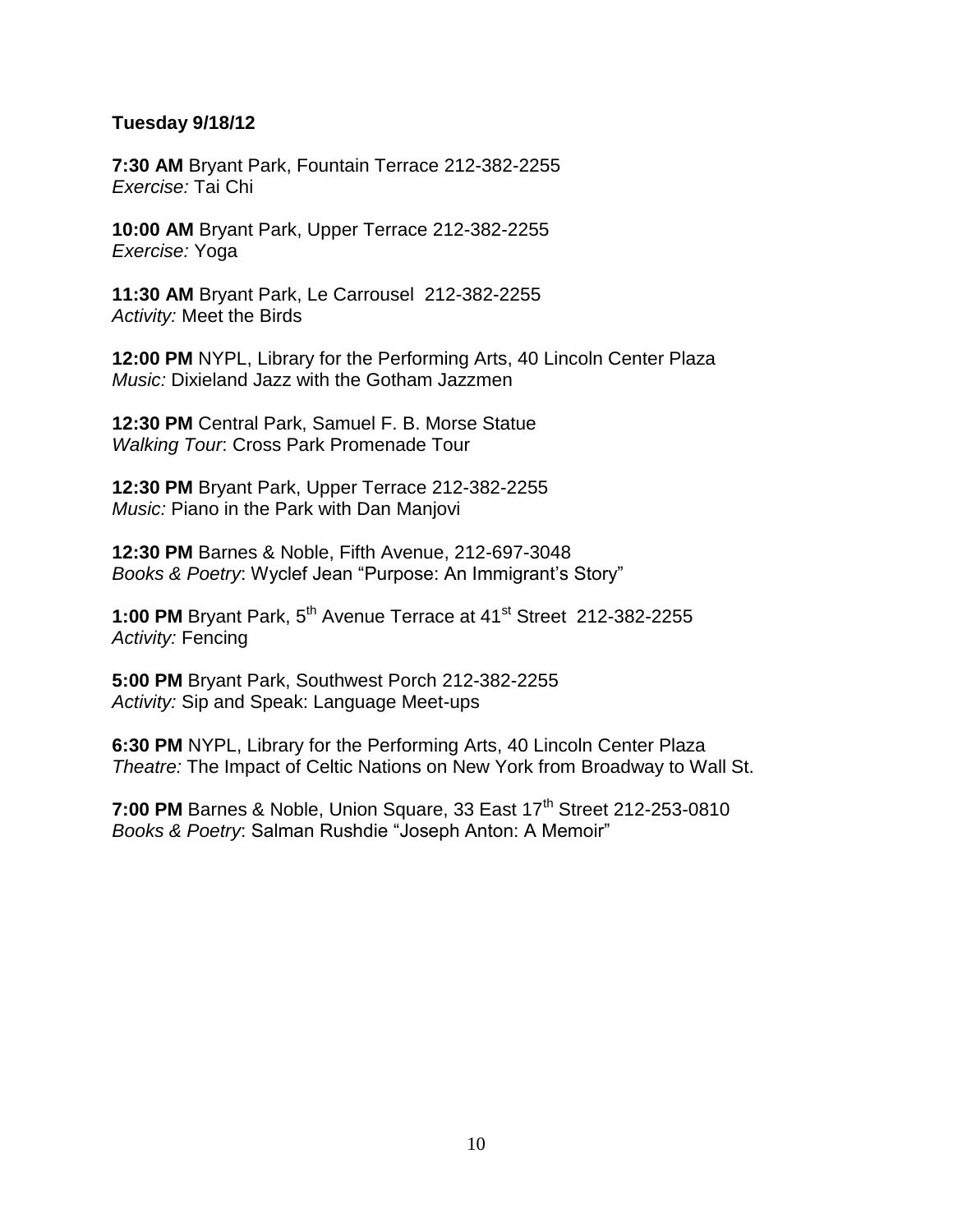### **Wednesday 9/19/12**

**11:00 AM** Fifth Ave Presbyterian, 7 West 55<sup>th</sup> Street and Fifth Ave *Exercise:* Strength and Weight Exercise Class

**11:30 AM** Bryant Park, Upper Terrace across from the BP Grill 212-382-2255 *Workshop:* Intermediate Spanish Language Class

**12:00 PM** Barnes & Noble, Fifth Avenue, 212-697-3048 *Books & Poetry*: Joel Osteen "I Declare Proclaiming the Promises of God over Your Life"

**12:30 PM** Central Park, The Charles A. Dana Discovery Center *Walking Tour*: Manhattan Adirondacks Tour

**12:30 PM** Bryant Park, Upper Terrace 212-382-2255 *Music:* Piano in the Park with Dan Manjovi

**3:00 PM** NYPL, Stephen A. Schwarman Building, Fifth Avenue @ 42<sup>nd</sup> Street *Workshop:* Old Books, Rare Books: Learning about the value of your books

**3:15 PM** NYPL, Stephen A. Schwarman Building, Fifth Avenue @ 42<sup>nd</sup> Street *Workshop:* Basic Email

**6:30 PM** NYPL, Mid-Manhattan Library, 455 Fifth Avenue *Books and Poetry:* Thomas Holton "The Lambs of Ludlow Street"

**7:00 PM** Barnes & Noble, 86<sup>th</sup> and Lexington, 212-369-2180 *Books & Poetry*: Steven Erikson "Forge of Darkness"

**7:00 PM** Barnes & Noble, 86<sup>th</sup> and Lexington, 212-369-2180 *Books & Poetry*: Reading Group discusses "Mockingbird" by Kathryn Erskine

**7:00 PM** Barnes & Noble, Union Square, 33 East 17<sup>th</sup> Street 212-253-0810 *Books & Poetry*: Michael Chabon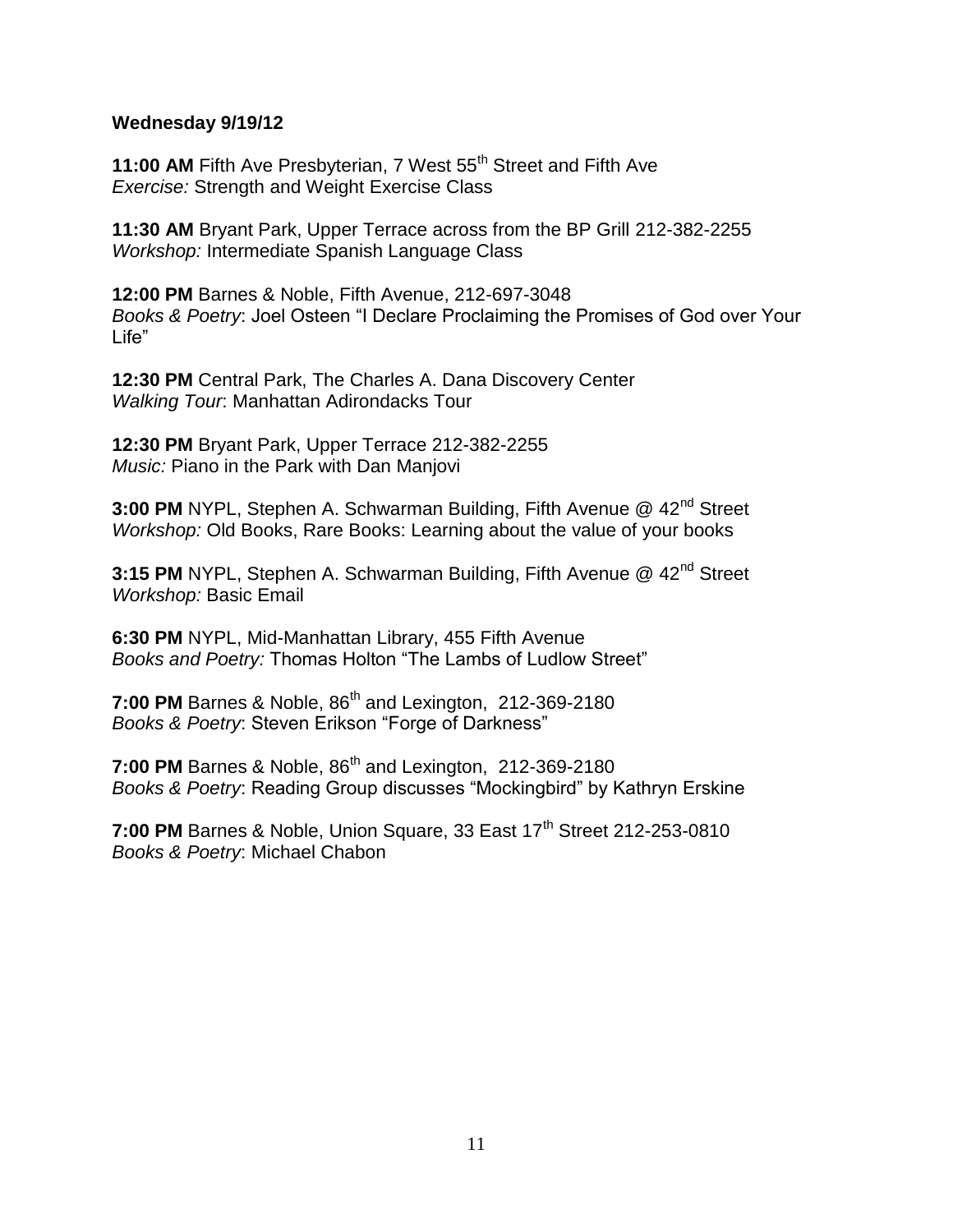# **Thursday 9/20/12**

**7:30 AM** Bryant Park, Fountain Terrace 212-382-2255 *Exercise:* Tai Chi

**12:30 PM** Bryant Park, Upper Terrace 212-382-2255 *Music:* Piano in the Park with Dan Manjovi

**12:30 PM** Central Park, Dairy Gift Shop *Walking Tour*: The Art of the Park Tour

2:00 PM Our Lady of Peace, 237 East 62<sup>nd</sup> Street btwn 2<sup>nd</sup> and 3<sup>rd</sup> Aves *Exercise:* Chair Yoga

**6:00 PM** NYPL, Library for the Performing Arts, 40 Lincoln Center Plaza *Books & Poetry:* Author David Spaner

**6:00 PM** Bryant Park, Lawn 212-382-2255 *Exercise*: Yoga

**6:30 PM** NYPL, Mid-Manhattan Library, 455 Fifth Avenue *Books and Poetry:* A Natural History of the Piano with Stuart Isacoff

**7:00 PM** Barnes & Noble, 86<sup>th</sup> and Lexington, 212-369-2180 *Books & Poetry*: T.C. Boyle "San Miguel"

# **Friday 9/21/12**

**12:30 PM** Bryant Park, Upper Terrace 212-382-2255 *Music:* Piano in the Park with Dan Manjovi

**12:30 PM** Central Park, Dairy Gift Shop *Walking Tour*: Views from the Past Tour

**7:00 PM** Barnes & Noble, Union Square, 33 East 17<sup>th</sup> Street 212-253-0810 *Books & Poetry*: Damien Echols "Damien Echols in Conversation with Johnny Depp"

**8:00 PM** Union Square Park, North Pavilion *Music:* "The Lumiphonic Creature Choir"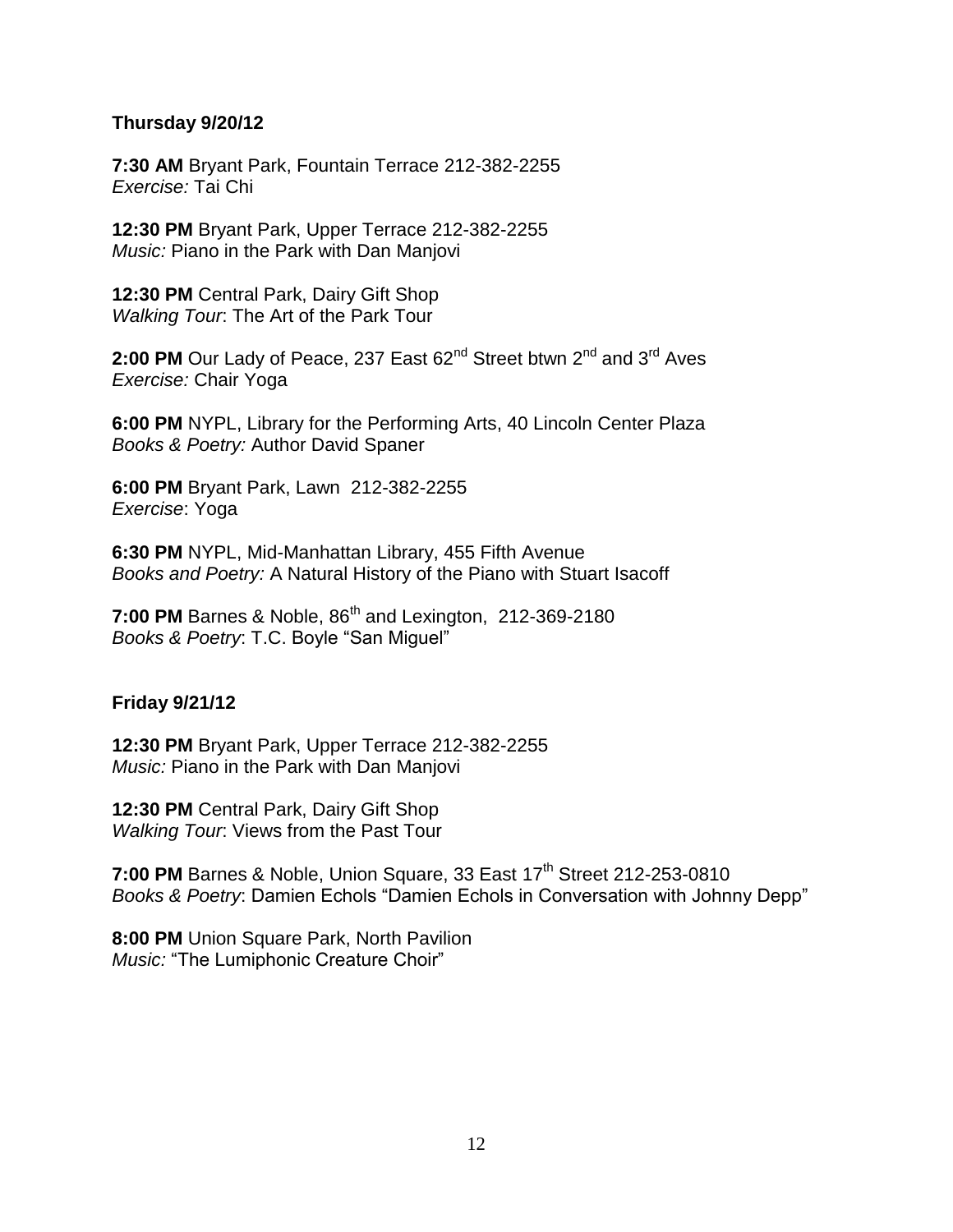## **Saturday 9/22/12**

**10:00 AM (to 5:00 PM)** Carl Schurz Park, 86<sup>th</sup> Street Mall at East End Avenue *Activity:* The Gracie Square Art Show (www.graciesquareartshow.info)

**10:30 AM** Central Park, The Charles A. Dana Discovery Center *Walking Tour*: A Road Once Traveled Tour

**11:00 AM St. Joseph's Church, 404 East 87<sup>th</sup> Street** *Exercise:* Chair Yoga

**11:00 AM** Central Park, Vanderbilt Gate *Walking Tour*: Conservatory Garden Tour

**12:30 PM Holy Trinity, 316 East 87<sup>th</sup> Street** *Movies:* "The Conquest"

**1:00 PM** Central Park, Samuel F. B. Morse Statue *Walking Tour*: Fall Equinox Special - Cross Park Promenade Tour

**2:30 PM** Central Park, Dairy Gift Shop *Walking Tour*: The Art of the Park Tour

**2:30 PM** NYPL, Library for the Performing Arts, 40 Lincoln Center Plaza *Movies:* Silent Clowns Film Series (Steamboat Bill, Jr. & Just a Husband)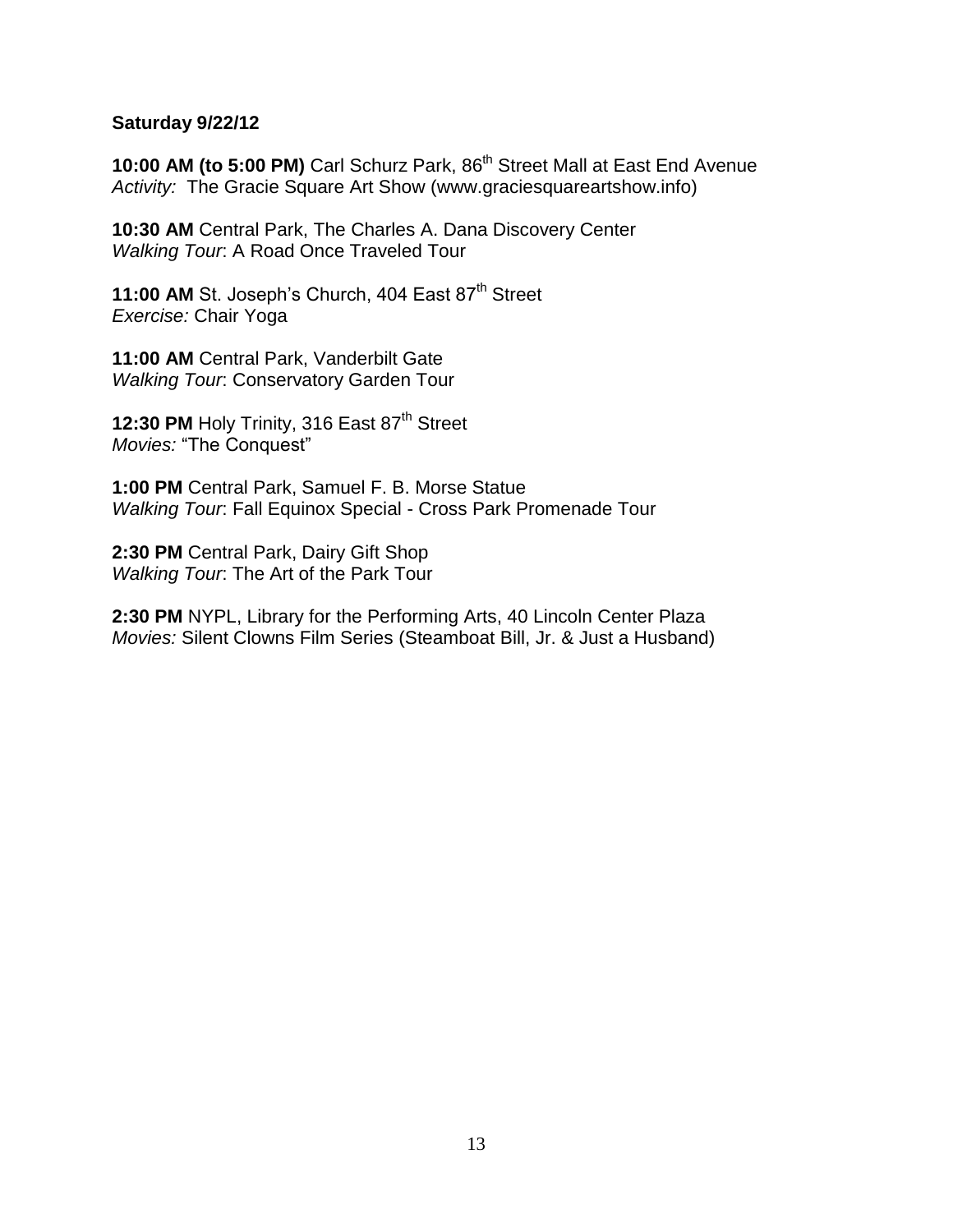## **Sunday 9/23/12**

**10:00 AM (to 5:00 PM)** Carl Schurz Park, 86<sup>th</sup> Street Mall at East End Avenue *Activity:* The Gracie Square Art Show (www.graciesquareartshow.info)

12:30 PM Central Park, 85<sup>th</sup> and CPW *Walking Tour*: Seneca Village Tour

**2:30 PM** Central Park, Belvedere Castle 212-772-0210 *Walking Tour*: Amble through the Ramble Tour

## **Monday 9/24/12**

**10:30 AM** Madison Ave Presbyterian Church, 921 Madison Ave *Exercise:* Arthritis Exercise Program

**11:30 AM** Bryant Park, Upper Terrace across from the BP Grill 212-382-2255 *Workshop:* Beginner Spanish Language Class

**12:30 PM** Bryant Park, Upper Terrace 212-382-2255 *Music:* Piano in the Park with Yuka Aikawa

**6:00 PM** Bryant Park, Fountain Terrace 212-382-2255 *Dance:* Bryant Park Square Dance

**6:30 PM** NYPL, Mid-Manhattan Library, 455 Fifth Avenue *Books and Poetry:* "Impact: On the Beat with a Gun and a Camera" with Antonio Bolfo

**7:00 PM** Barnes & Noble, 86<sup>th</sup> and Lexington, 212-369-2180 *Books & Poetry*: Emma Straub and Peter Straub "A Dark Matter" & "Laura Lamont's Life in Pictures"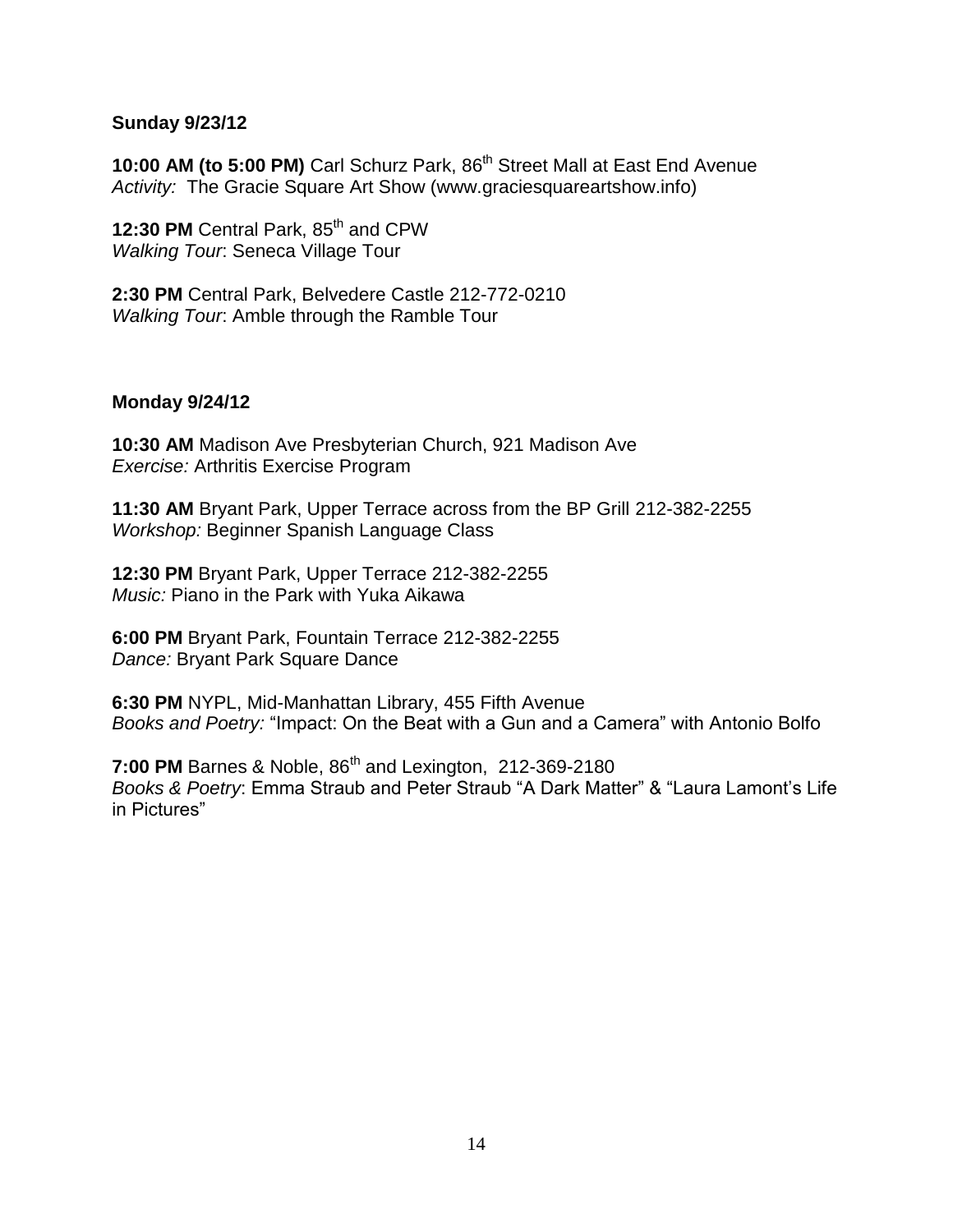## **Tuesday 9/25/12**

**7:30 AM** Bryant Park, Fountain Terrace 212-382-2255 *Exercise:* Tai Chi

**8:30 AM** Bryant Park, Southwest Porch 212-382-2255 *Activity:* Breakfast Briefing with Jeffrey Zurofsky

**10:00 AM** Bryant Park, Upper Terrace 212-382-2255 *Exercise:* Yoga

**11:30 AM** Bryant Park, Le Carrousel 212-382-2255 *Activity:* Meet the Birds

**12:00 PM** NYPL, Library for the Performing Arts, 40 Lincoln Center Plaza *Music:* Dixieland Jazz with the Gotham Jazzmen

**12:30 PM** Central Park, Dairy Gift Shop *Walking Tour*: Views from the Past Tour

**12:30 PM** Bryant Park, Upper Terrace 212-382-2255 *Music:* Piano in the Park with Yuka Aikawa

**12:30 PM** Barnes & Noble, Fifth Avenue, 212-697-3048 *Books & Poetry*: Caroline Kennedy "Listening In: The Secret White House Recordings of John F. Kennedy"

1:00 PM Bryant Park, 5<sup>th</sup> Avenue Terrace at 41<sup>st</sup> Street 212-382-2255 *Activity:* Fencing

**7:00 PM** Barnes & Noble, 86<sup>th</sup> and Lexington, 212-369-2180 *Activity*: Adult Knitting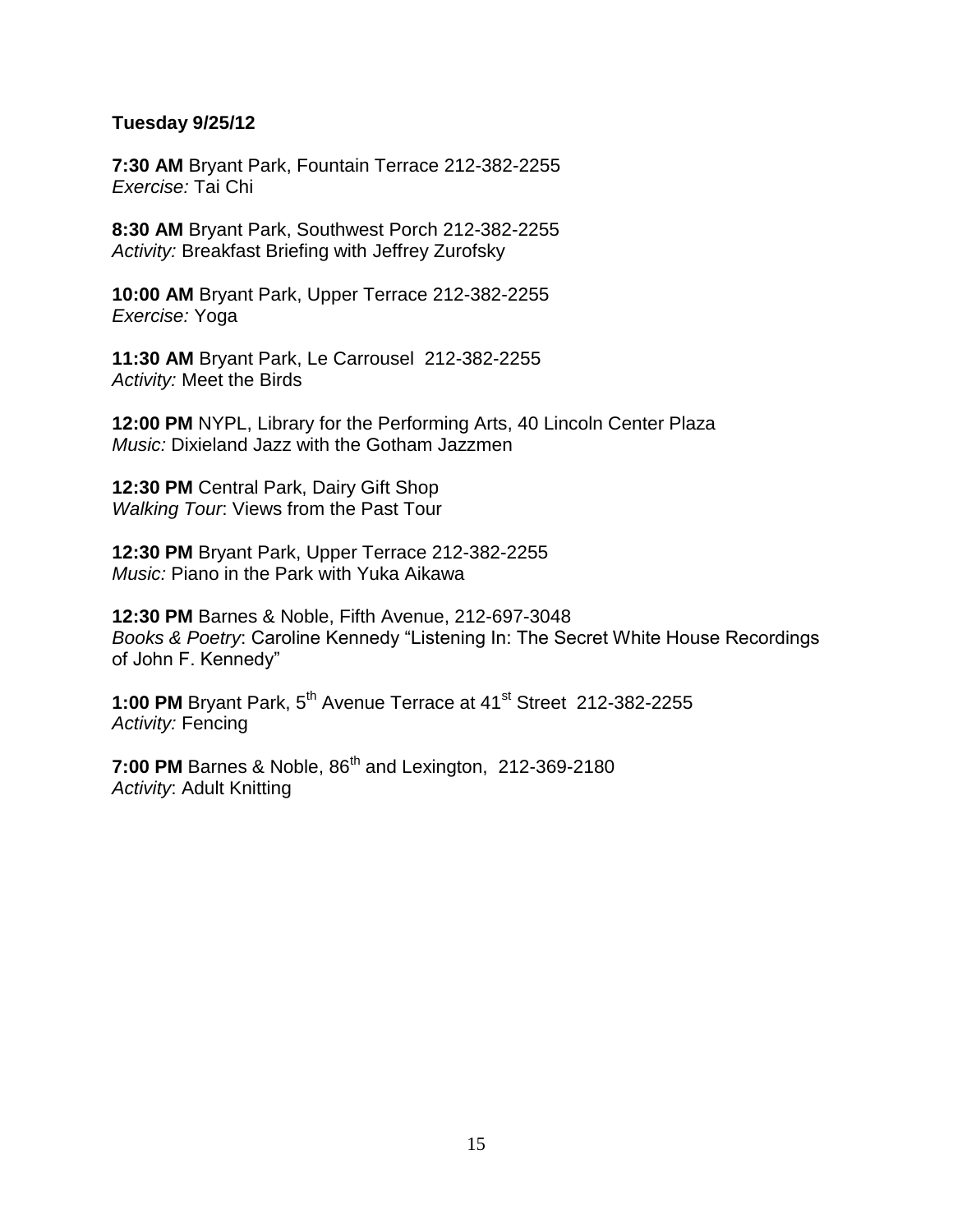# **Wednesday 9/26/12**

**11:00 AM** Fifth Ave Presbyterian, 7 West 55<sup>th</sup> Street and Fifth Ave *Exercise:* Strength and Weight Exercise Class

**11:30 AM** Bryant Park, Upper Terrace across from the BP Grill 212-382-2255 *Workshop:* Intermediate French Language Class

**12:30 PM** Bryant Park, Upper Terrace 212-382-2255 *Music:* Piano in the Park with Yuka Aikawa

**12:30 PM** Central Park, W81st and CPW 212-772-0210 *Walking Tour*: West Side Stories Tour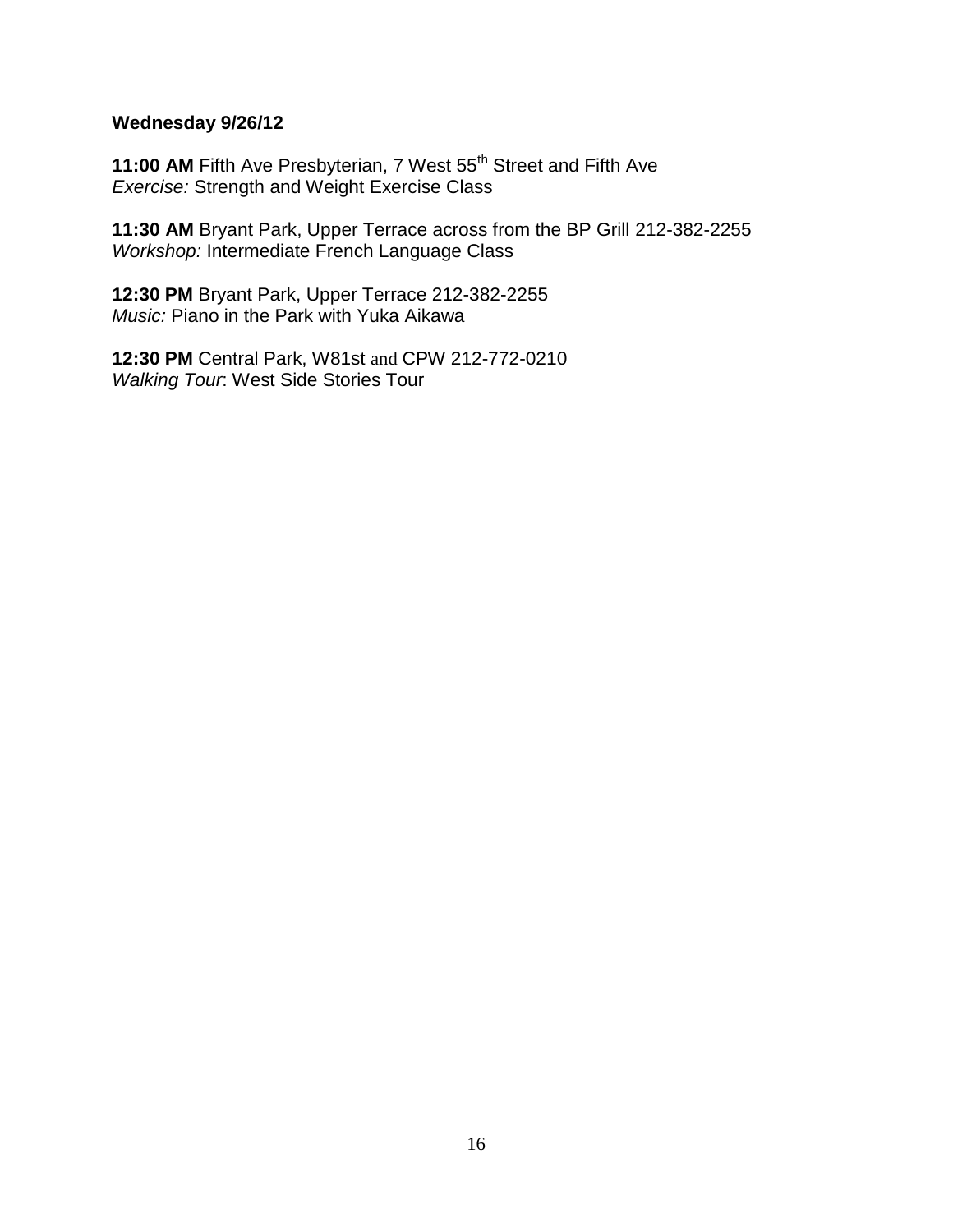# **Thursday 9/27/12**

**7:30 AM** Bryant Park, Fountain Terrace 212-382-2255 *Exercise:* Tai Chi

8:00 AM Bryant Park, 42<sup>nd</sup> and 6<sup>th</sup> Avenue 212-382-2255 *Activity:* Birding Tour of Bryant Park

**12:30 PM** Bryant Park, Upper Terrace 212-382-2255 *Music:* Piano in the Park with Yuka Aikawa

**12:30 PM** Central Park, The Charles A. Dana Discovery Center *Walking Tour*: Manhattan Adirondacks Tour

**1:00 PM** CUNY Graduate Center, Elebash Hall, 365 Fifth Ave 212-817-8607 *Music:* "Music in Midtown"

2:00 PM Our Lady of Peace, 237 East 62<sup>nd</sup> Street btwn 2<sup>nd</sup> and 3<sup>rd</sup> Aves *Exercise:* Chair Yoga

**6:00 PM** Bryant Park, Lawn 212-382-2255 *Exercise*: Yoga

**6:30 PM** NYPL, Mid-Manhattan Library, 455 Fifth Avenue *Books and Poetry:* "The Age of Austerity: How Scarcity will Remake American Politics" with Thomas B. Edsall

**6:30 PM** CUNY Graduate Center, Martin E. Segal Theater, 365 Fifth Ave *Movies:* "The Invisible War"

**7:00 PM** Barnes & Noble, Union Square, 33 East 17<sup>th</sup> Street 212-253-0810 *Books & Poetry*: Upstairs at the Square with Bettye LaVette

#### **Friday 9/28/12**

**12:30 PM** Bryant Park, Upper Terrace 212-382-2255 *Music:* Piano in the Park with Yuka Aikawa

**12:30 PM** Central Park, Belvedere Castle 212-772-0210 *Walking Tour*: Amble through the Ramble Tour

**7:00 PM** Barnes & Noble, 86<sup>th</sup> and Lexington, 212-369-2180 *Books & Poetry*: Friday Night Reading Group "The Buddha in the Attic" by Julie Otsuka